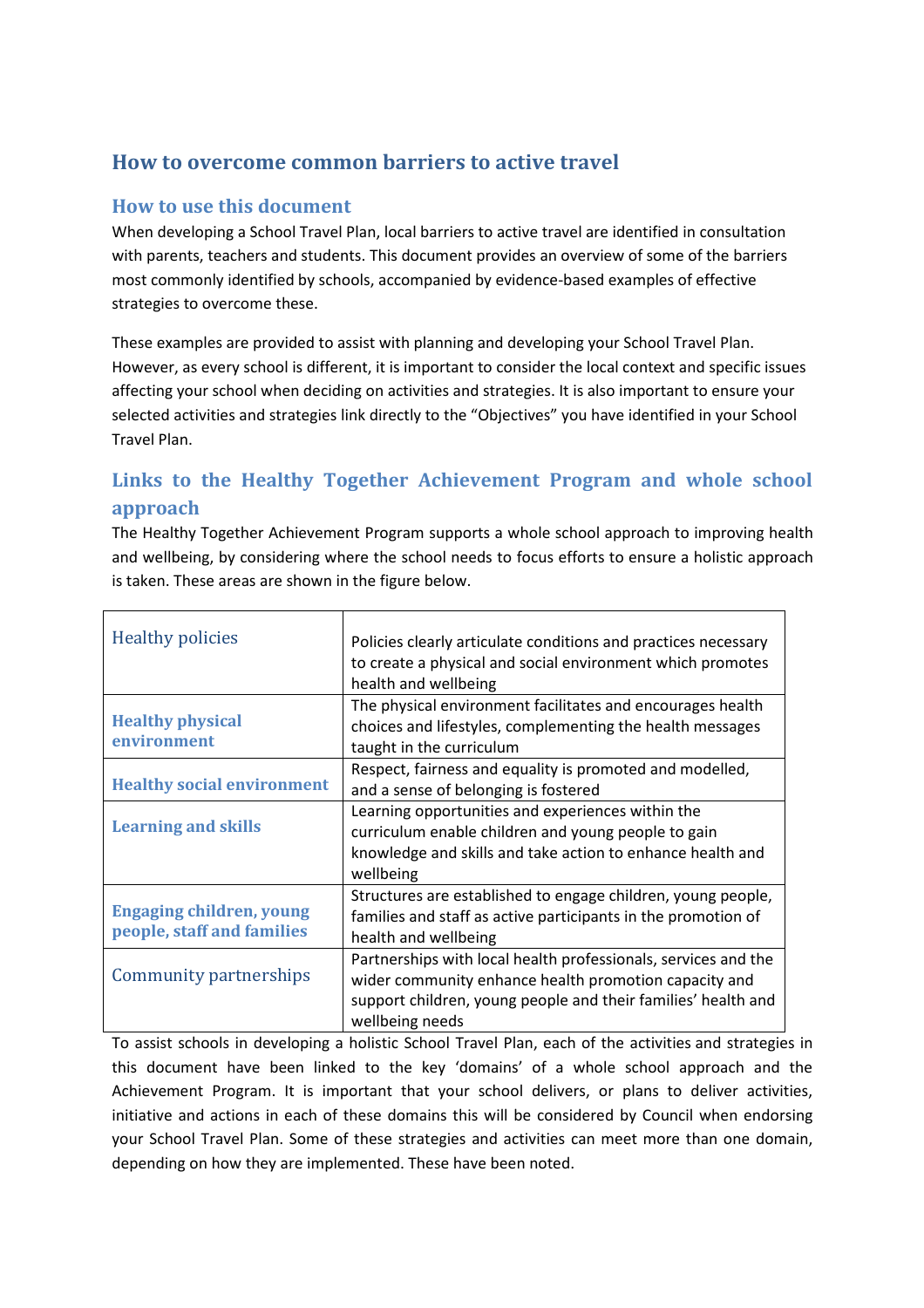## **Common barriers to active travel in schools students**

1. Distance – It's too far for students to walk or ride to school

Drop off points close to school – known as Part Way is Ok / Park and Stride.

Schools can work together with Council officers to identify drop-off points and walking routes to school so students do not have to be dropped at the school gate. An oval or park is a great place to have a designated drop-off point, but it could also be on a footpath on a route to school. This strategy can reduce traffic around the school gate and enable children to take a walk before school. It is recommended that drop-off points are 600 metres or more from the school gates. Data and maps that show where students live and the main traffic routes can be used to assess the best dropoff points. Once the drop-off point has been selected, it is important to promote this to the whole school community through school newsletters, social media, parent-teacher interviews and/or signage. Bicycle Network also offer an Active Maps service where preferred routes are mapped out and can be displayed on newsletters, social media and posters in the main entrance/foyer of the school. Drop-off points can be combined with 'Active Path Markers' (see page 6).

| This activity/idea aligns to:                                                                        | Engaging children, young people, staff and<br>families |
|------------------------------------------------------------------------------------------------------|--------------------------------------------------------|
| If delivered in a way that includes<br>supporting families who live further away from<br>the school: | <b>Healthy social environment</b>                      |
|                                                                                                      |                                                        |

2. Age of the child

Informal walk to school groups.

Schools can help facilitate informal walk to school groups. Parents who want their child(ren) to be supervised when walking could share this responsibility with other parents. A roster could be drawn up so all trips to and from school can be covered.

For example, if five families work together, each family would be responsible for one day of the week. Through this approach, parents gain time and avoid the morning rush on the days they don't walk children to school.

| This activity/idea aligns to: |                                        |
|-------------------------------|----------------------------------------|
|                               | Engaging children, young people, staff |
|                               | and families                           |

3. Unsafe bike paths, walking tracks and crossings

Active Path Markers (Bicycle Network).

The Active Path Markers initiative highlights and physically marks routes to school on the footpath. These marked paths make it easier for students who want to ride, walk, scoot or skate to school to identify where to go, and encourage more students to walk together on the identified path/s. They are designed to make the journey as clear, popular and fun as possible. Active Path Marker routes are identified in conjunction with Bicycle Network, Council and the school community and consider things such as: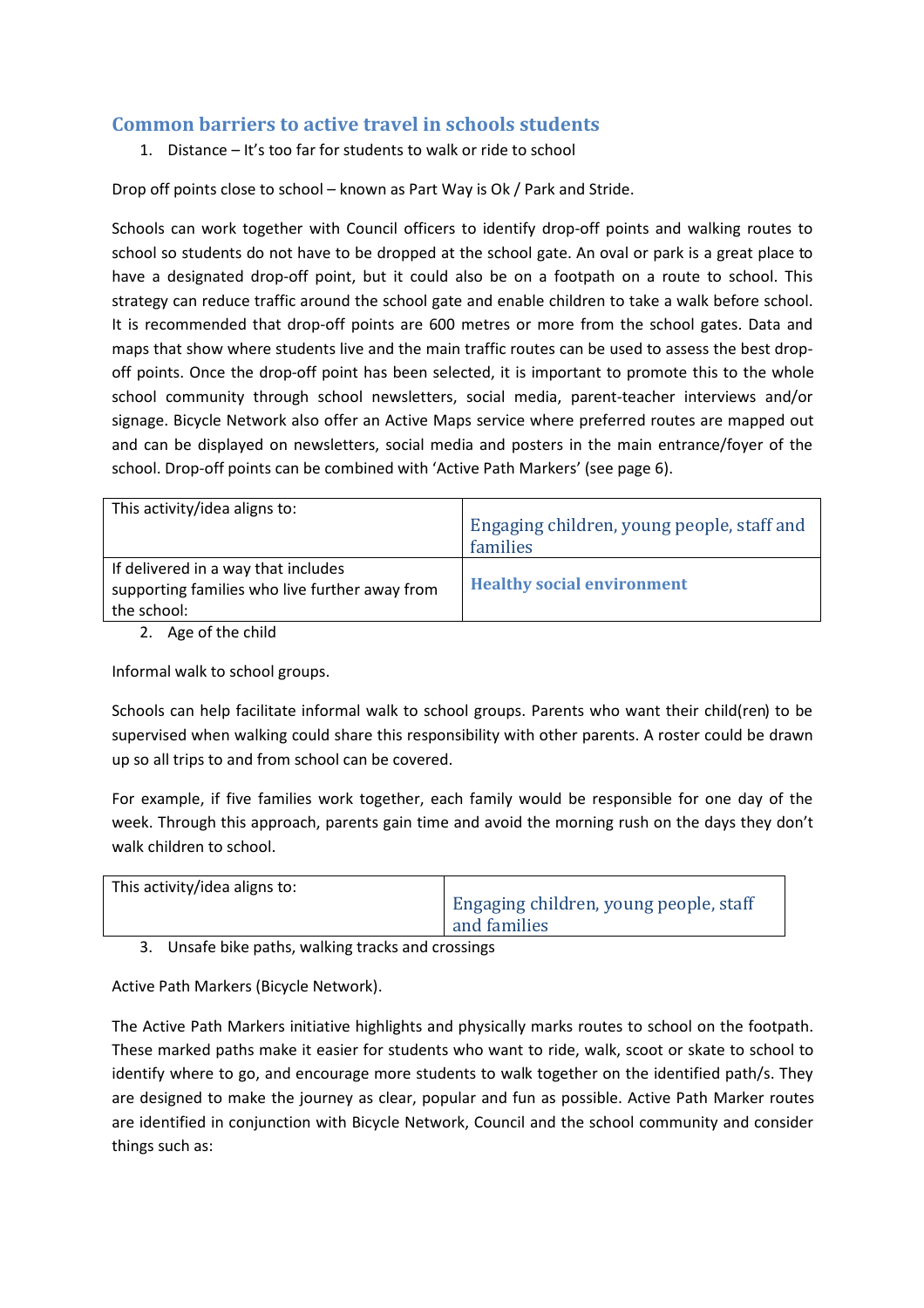- The most direct route
- Minimisation of known traffic and bus routes
- Locality of good pedestrian infrastructure, and
- Walkable catchments to the school

**Cost:** \$1,500 per kilometre (depending on the number of markers needed and number of routes implemented) if delivered in partnership with Bicycle Network.

| This activity/idea aligns to:                                                                                | Healthy physical environment  |
|--------------------------------------------------------------------------------------------------------------|-------------------------------|
| If done by students as a curriculum<br>activity (e.g. Design and application of the Active<br>Path Markers): | <b>Learning and skills</b>    |
| If delivered in partnership with<br><b>Bicycle Network:</b>                                                  | <b>Community Partnerships</b> |
| Additional cunomicod croccings or infrastructure improvements                                                |                               |

*Additional supervised crossings or infrastructure improvements* 

In order to create safer environments for active travel, additional supervised crossings and changes to existing infrastructure (such as footpaths, crossing locations) may be required. Council officers are able to advise if these changes are possible and the decision making process involved.

For Council officers to accurately provide advice, schools need to first identify barriers faced within their school community. This can be achieved by undertaking a walking audit. A number of walking audit resources can be found on the Victoria Walks website www.victoriawalks.org.au

Reviewing parking restrictions and drop-off points should also be considered in this audit. Once you have identified the need for infrastructure improvements, contact the City Design and Transport department at the City of Whittlesea.

| This activity/idea aligns to:                                                                   | <b>Healthy physical environment</b> |
|-------------------------------------------------------------------------------------------------|-------------------------------------|
| If done by students as a curriculum<br>activity (e.g. Students undertake walkability<br>audit): | <b>Leaning and skills</b>           |

4. Family concerns around safety

Parental concerns regarding the safety of their child(ren) using active travel to and from school is a common theme at many schools. It is important for the school to recognise the potential risks and concerns families may have, but also focus on how these can be overcome. For example, parents may be concerned their child will be unable to cross the road safely – the school can respond to this by encouraging families to teach their children about road safety, and assuring them that the school will also be delivering road safety lessons within class.

### Engaging parents in an open forum

A forum can be a great way of engaging with parents and informing them of the school's focus on increasing active travel – it gives them a chance to have their concerns heard and also involve them in being part of the solution. By inviting this dialogue, you give parents the opportunity to ask questions, hear what can be done to minimise risks, and hopefully feel more comfortable in allowing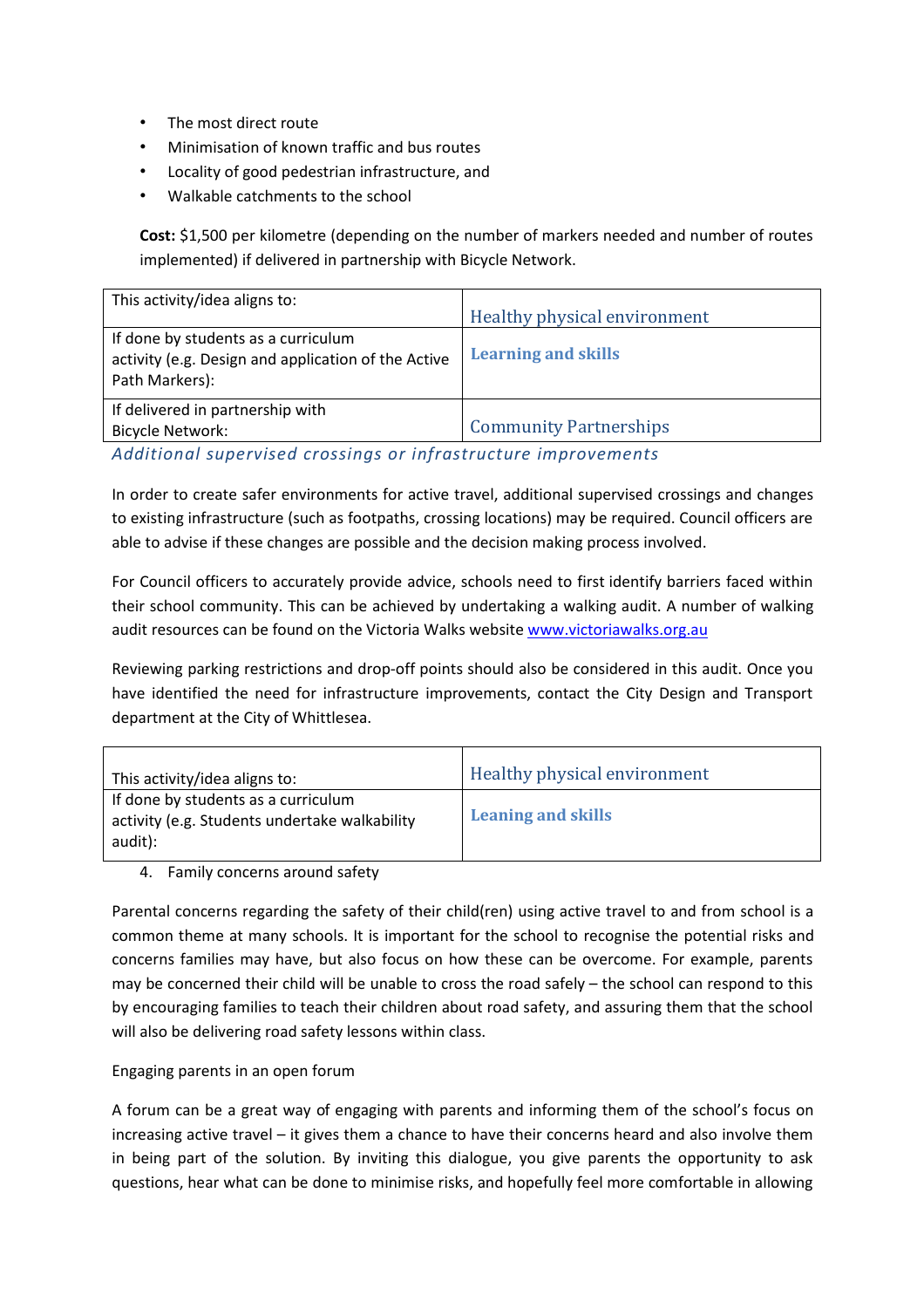their child(ren) to travel to and from school by bike, scooter or on foot. Having a guest speaker who is informed in the area of active travel is also a good idea to ensure staff, families and students feel they have the knowledge to make a switch to active travel. Council officers can help you identify appropriate speakers – these might include Bicycle Network, Victoria Walks or a Council staff member.

| Engaging children, young people, staff and<br>This activity/idea aligns to:<br>families |
|-----------------------------------------------------------------------------------------|
|-----------------------------------------------------------------------------------------|

*Active travel information for parents* 

Parents' concerns about safety can be minimised by highlighting what the school is doing to maximise safety. Developing and distributing safe travel information could be a good way to communicate this.

The information could acknowledge traffic safety concerns around the school, and include the schools responses (e.g. including a map of where to park, pictures of parking signs, and details about strategies being undertaken). The information can be sent home to every family in the school and included in information packs for new families.

Including active travel information in communication to new families, including prep families, demonstrates that the school supports and encourages active travel and will support them from the outset, to use active travel.

This could consist of one page outlining the school's active travel policy/position/ vision, or a few pages out of the School Travel Plan. If the school has current initiatives running, such as drop-off points or 'Part Way is OK', it is important to include this so new families can plan the best way to use active travel to get to school. Contact the City Design and Transport department at the City of Whittlesea to enquire about the School Travel Plan.

| This activity/idea aligns to:<br>families | Engaging children, young people, staff and |
|-------------------------------------------|--------------------------------------------|
|-------------------------------------------|--------------------------------------------|

Bike confidence training for parents

By involving parents, schools can support families to develop bike skills, to encourage them to ride with their children. Bikes@Work can deliver a two or three hour hands-on training session for parents/families. Sessions are delivered to small groups and can be held at the school. Participants need to bring their own bike for the session. For more information about the training visit their website at *bikesatwork.com.au.* It is recommended that bike education for students is run at the same time, so both parents and students are gaining bike riding skills.

| This activity/idea aligns to: | Engaging children, young people, staff and<br>families |
|-------------------------------|--------------------------------------------------------|
|                               |                                                        |

School newsletter updates/social media

School newsletter updates and social media are a great way for schools to get important messages to parents, families and the school community. Newsletter items can focus on promoting initiatives and celebrating achievements to support an active travel culture across the school. It is also a great way of showcasing other options such as drop-off points close to the school. Keeping the school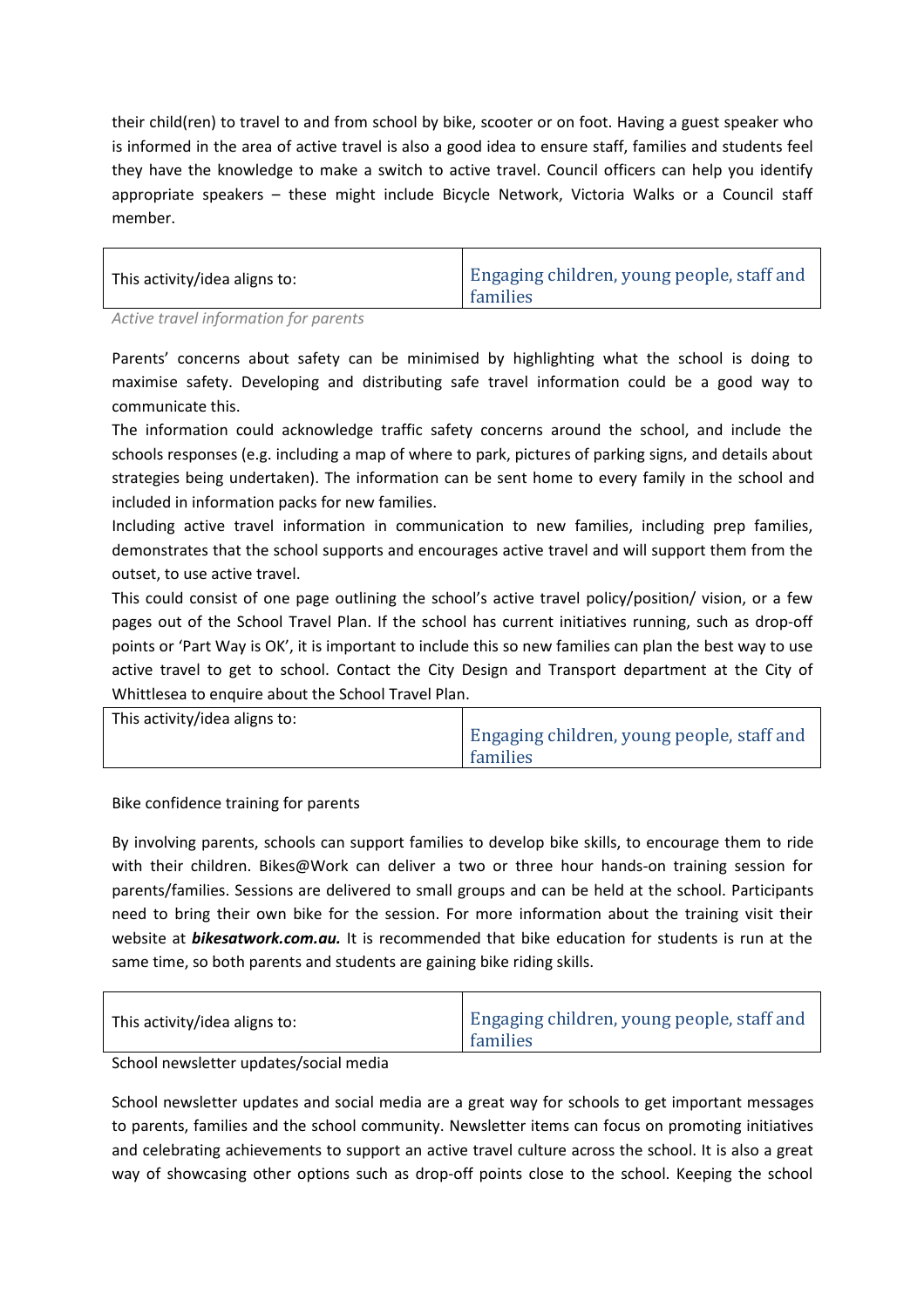community up to date with any active travel initiatives is important so they feel they can be part of the solution. You could also consider profiling in each newsletter a student, staff member of family who regularly uses active travel, to inspire others and show that the school values active travel.

| This activity/idea aligns to: | Engaging children, young people, staff and<br>families |
|-------------------------------|--------------------------------------------------------|
|                               |                                                        |

5. Road safety issues/traffic conditions and congestion

Street scene (RACV) – road safety sessions and teacher resource

Schools can arrange for the RACV to deliver incursions for students, through its Street Scene initiative. Separate sessions are designed for P-6 year levels and the sessions aim to increase knowledge around road safety.

Up to six different sessions can be delivered in one day (i.e. the school can only book this for one day a year) and each session goes for 45 minutes. Teachers can choose what they would like the session to focus on depending on their current inquiry unit - options include bicycle, pedestrian or passenger safety.

The RACV also provides online teacher resources.

There is no cost for these sessions and resources. For more information or to make a booking visit [www.racv.com.au](http://www.racv.com.au/)

| This activity/idea aligns to: |                     |
|-------------------------------|---------------------|
|                               | Learning and skills |

Safe to school (VicRoads)

VicRoads has online resources to help address traffic congestion around drop off and pick up times at schools. The resources can be used to inform parents and staff members of how the school is going to address the issue and also includes case studies of schools that have had issues with traffic congestion. Resources and case studies can be found on the website [www.vicroads.vic.gov.au](http://www.vicroads.vic.gov.au/)

| This activity/idea aligns to: | Engaging children, young people, staff and<br>families |
|-------------------------------|--------------------------------------------------------|
| .                             |                                                        |

Kids on the move (VicRoads) – resources and teacher training

Kids on the Move is a VicRoads road safety education resource for primary schools, specifically for children in Prep to Year 2, and children transitioning from primary to secondary school (Years 5 and 6). The resources include three hard copy books and a DVD which can be downloaded or sent to your school. Teacher training in road safety can also be organised for free through the website [www.vicroads.vic.gov.au](http://www.vicroads.vic.gov.au/)

| This activity/idea aligns to:<br>Learning and skills |
|------------------------------------------------------|
|                                                      |

Incorporate active travel into lesson plans and the school curriculum (Smart Steps)

Smart Steps for Primary Schools, is provided by Victoria Walks and provides a range of free AusVELS aligned active travel resources, designed for the curriculum taking learning 'into the neighbourhood'. Smart Steps includes lesson plans, class projects, inquiry units, activity sheets, newsletter inserts and more. Schools should contact Victoria Walks for more information [www.victoriawalks.org.au](http://www.victoriawalks.org.au/)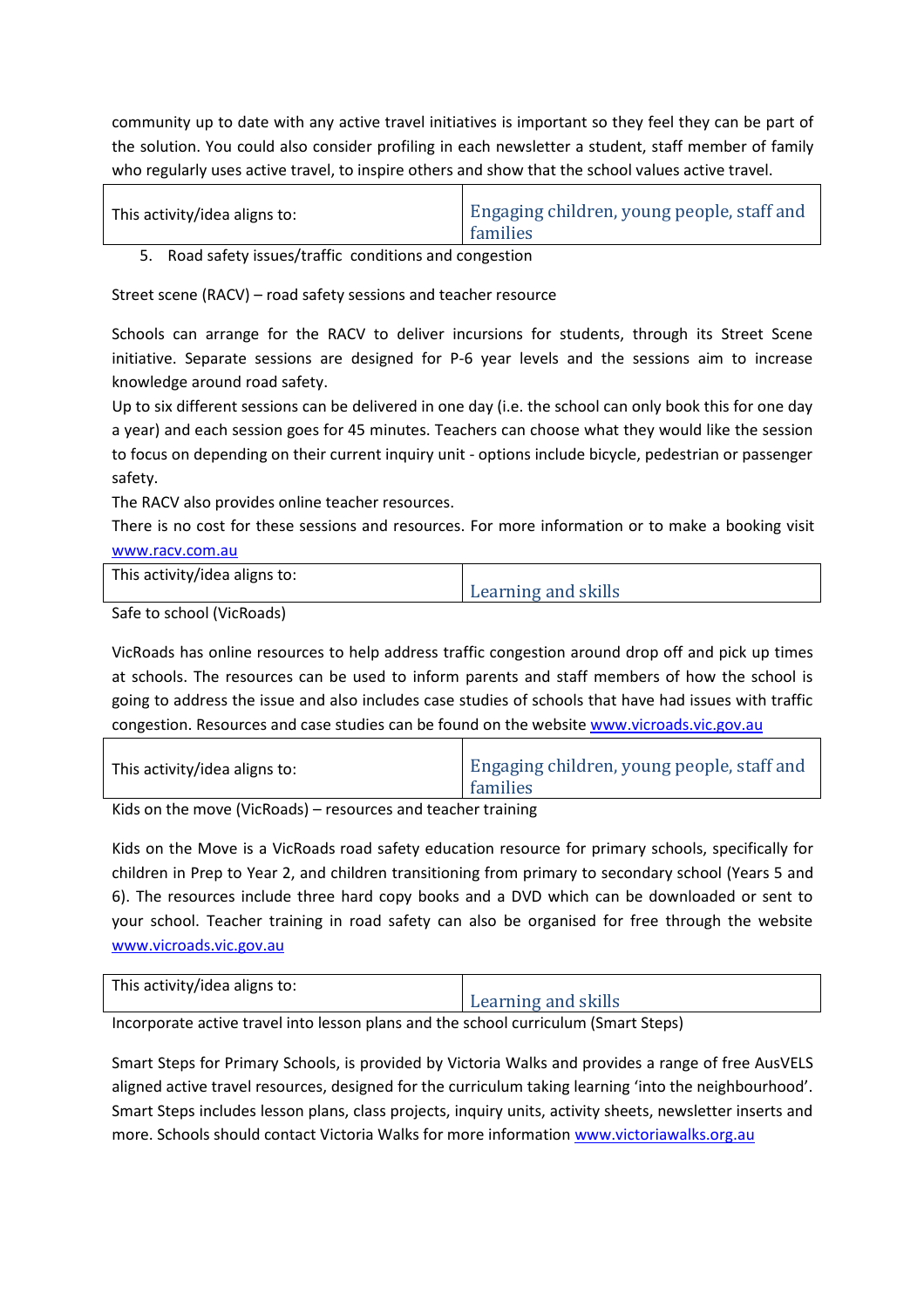| This activity/idea aligns to:                   | Learning and skills           |
|-------------------------------------------------|-------------------------------|
| If delivered in partnership with Victoria Walks | <b>Community partnerships</b> |

Speed observation trailer to display road safety messages

The City of Whittlesea has a Speed Observation Trailer which is available for use by schools within the municipality. Schools can nominate streets within their school zone for deployment of the Speed Observation Trailer for a one week period.

The Speed Observation Trailer will then be deployed in due course. Schools can nominate streets through the City Design and Transport department at the City of Whittlesea.

| Engaging children, young people, staff and<br>This activity/idea aligns to:<br>families |
|-----------------------------------------------------------------------------------------|
|-----------------------------------------------------------------------------------------|

6. Lack of bicycle skills and confidence

Teachers training to deliver Bike Education

Bike Education (Bike Ed) is designed to help children aged nine to 13 years (Grades four - seven) develop the skills needed to ride safely and independently on roads and paths. It involves a mix of practical activities conducted off-road (in the school grounds) and on-road (in local streets), plus classroom activities and curriculum.

Teachers, or other staff, can complete professional development training to become qualified to deliver Bike Ed. A two-day comprehensive Bike Ed training and accreditation courses for instructors, and shorter courses for training as assistants, is available throughout Victoria from *Cycling Safe.* The instructor certificate lasts for five years. People who have held the certificate for more than five years need to do a short refresher course.

Bicycle Education Instructor Training

- Full course (9am 4pm over two days)
- Assistants' course (9am 1.30pm over two days
- Re-accreditation course (9am 1.30pm on 2nd day only)

A Bike Ed kit is also available and contains information on planning and implementing Bike Ed. The manual consists of five modules:

Information about course registration, school programs and events can be found online at www.cyclingsafe.com.au

- 1. Getting started
- 2. Basic bike skills
- 3. Building skills for riding in traffic
- 4. Riding on paths
- 5. Riding on-road

This activity/idea aligns to: <br>
Learning and skills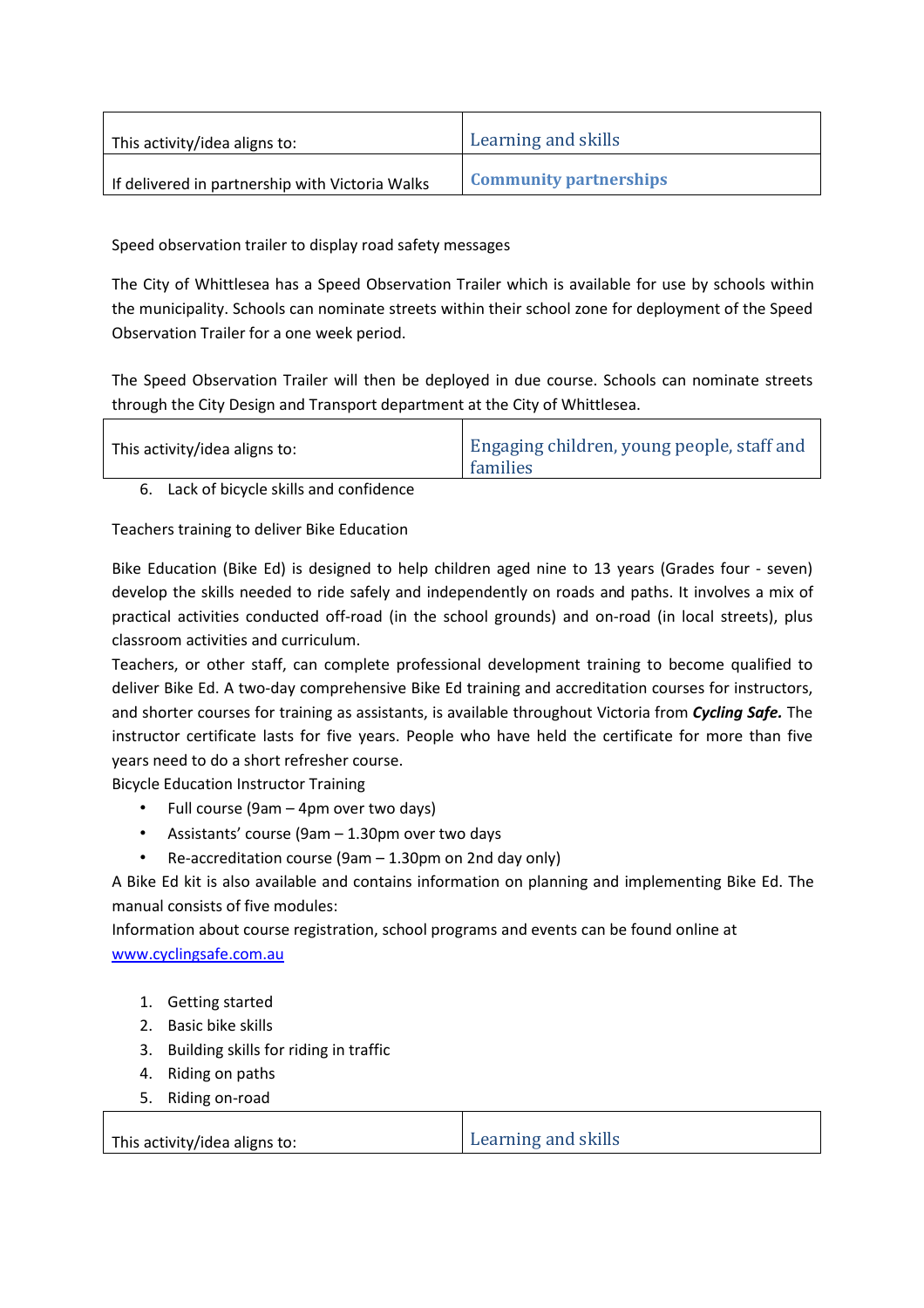7. Lack of bike/scooter parking facilities at school

Plan, design and build bike/scooter parking

There are currently a number of different brands and companies offering bike/ scooter parking to schools. It is important for the school to decide what type of parking they would like to implement e.g. a bike shed, multiple bike racks, scooter parking etc.

For assistance in planning and implementing bike/scooter parking and estimated costs see the following providers:

- Bike parking experts (Bicycle Network) www.bicyclenetwork.com.au
- Polite bike racks and shelters http://polite.com.au/product-category/bike-racks/
- Cora Bike Racks www.cora.com.au
- SecuraBike [www.securabike.com.au](http://www.securabike.com.au/)

**\*Note:** The list is provided as a guide only and is not exhaustive. City of Whittlesea provides no warranties in relation to the services of any of the providers listed and accepts no liability for any loss or damage incurred as a result of the services provided

| This activity/idea aligns to: | <b>Healthy physical environment</b> |
|-------------------------------|-------------------------------------|
|                               |                                     |

Appoint student bike shed monitors

Appointing students to monitor the use of bike shed facilities will provide further data on how many students are cycling or scooting to school.

This data can inform the school as to whether installation of new facilities is warranted. Furthermore it will also ensure students are engaged in supporting active travel.

| This activity/idea aligns to: | Engaging children, young people, staff and<br>families |
|-------------------------------|--------------------------------------------------------|
| .                             |                                                        |

8. School bags are too heavy

Educate parents and students on suitable backpacks for school.

Schools can encourage parents to purchase suitable backpacks for their children to enable them to more easily walk/ride/scoot to school. It is also important to encourage and educate students on correct packing, safe lifting and carrying of the backpack. More information can be found online at [www.betterhealth.vic.gov.au/health/conditionsandtreatments/back-pain-children](http://www.betterhealth.vic.gov.au/health/conditionsandtreatments/back-pain-children)

| This activity/idea aligns to: | Engaging children, young people, staff and<br>families |
|-------------------------------|--------------------------------------------------------|
|                               |                                                        |

Limit amount of textbooks or heavy items required to be regularly taken to and from school

Schools can explore ways to reduce the books and equipment that students need to carry to and from schools, so a heavy backpack is not a barrier to active travel. This could be staggering homework across days, lending books to students in class who couldn't carry their copy to school, providing electronic access to homework etc. These practices can be embedded in your school policy to encourage a whole-of-school commitment.

| <b>Healthy social environment</b><br>This activity/idea aligns to: |
|--------------------------------------------------------------------|
|--------------------------------------------------------------------|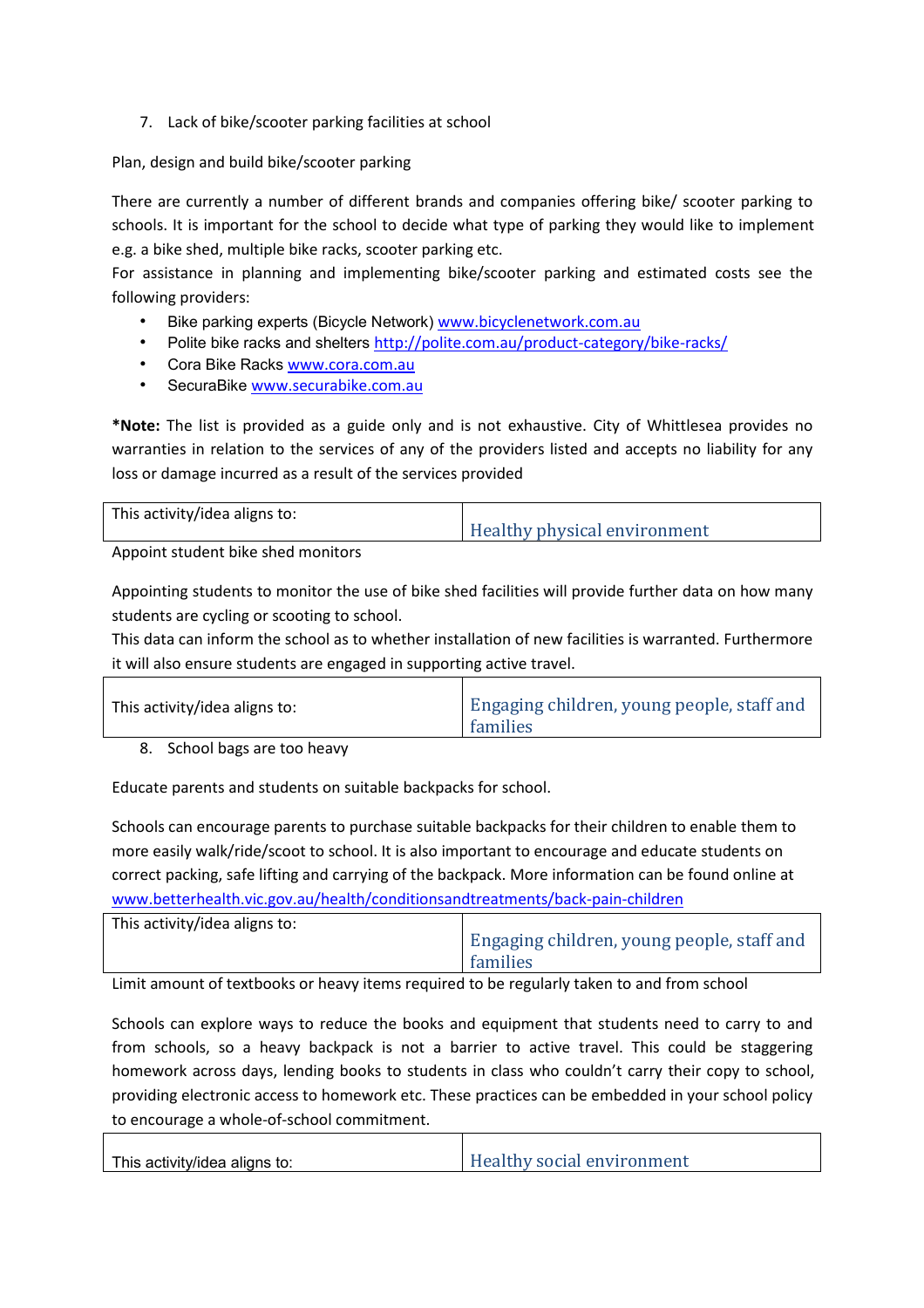| This activity/idea aligns to:                       | Healthy social environment |
|-----------------------------------------------------|----------------------------|
| If this action is included within<br>School policy: | <b>Healthy policies</b>    |
| $\alpha$ is the set of the set of $\alpha$          |                            |

9. Low rates of active travel

Dedicated active travel day each week

To support a culture of active travel and encourage more students to try walking, riding, scooting and skating, schools can initially introduce one dedicated active travel day each week.

Schools choose which day of the week would work best then give it a name (e.g. Walking Wheeling Wednesday) and encourage the school community to actively travel on that day every week. Tracking progress can be helpful and teachers can collect *Hands Up!* data in class (see *Hands Up!*  page 16.)

Schools can encourage participation by theming days such as Easter festivities walk, walk in house colours/crazy hats/wacky socks or by having a different class responsible for promoting each week. Staff should be encouraged to use active travel too.

To help inform the school community, your school could develop a calendar of events promoting planned active travel events and competitions. Creating awards such as a 'golden wheel' or 'golden sneaker' that is won by the class with the highest percentage of students travelling sustainably to school creates some healthy competition and might encourage more people to give active travel a go.

| This activity/idea aligns to: |                                 |
|-------------------------------|---------------------------------|
|                               | <b>Engaging children, young</b> |
|                               | people, staff and families      |

Active Travel Event Days

Schools are encouraged to link their active travel work with National and State-wide event days e.g. National Walk Safely to School Day, Ride to School Day, Walk to School month etc. It is recommended schools sign up and register for these free events.

| This activity/idea aligns to: | <b>Engaging children, young</b> |
|-------------------------------|---------------------------------|
|                               | people, staff and families      |

Incentive prizes

School can provide reward incentives for students with positive achievements regarding active travel. These could be presented at school assemblies demonstrating to the school community that the school is prioritising and values active travel.

Examples of incentives include vouchers for healthy food at the canteen, bike accessories such as helmets, backpacks, pedometers, stickers or certificates of achievement.

To encourage and monitor this, students and staff could be given an *Active Travel Passport* at the start of the year - every time they use active travel they get a stamp.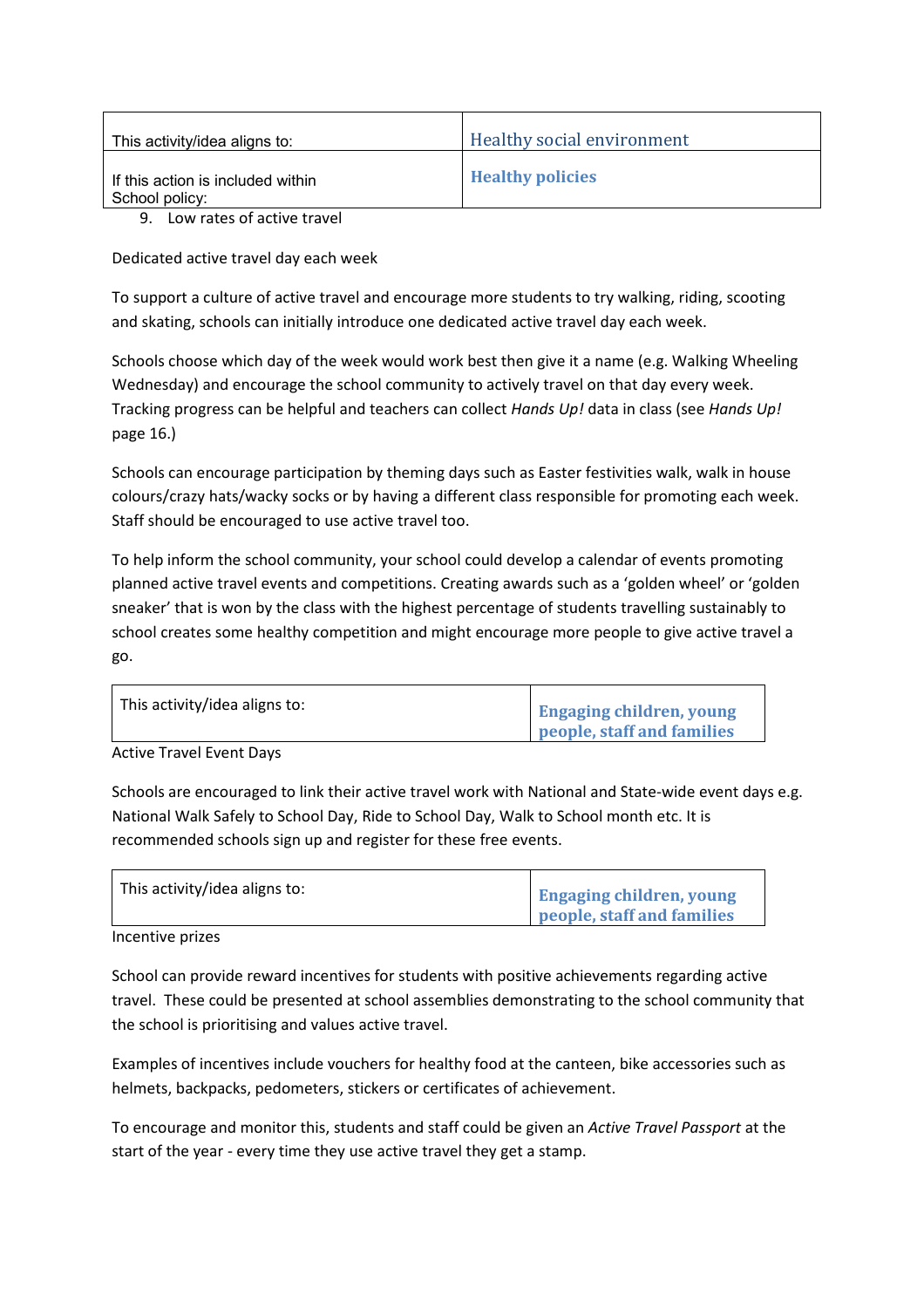Certain milestones (e.g. 20th active travel day) can then be associated with a reward. This could be run as a class or whole school competition. Victoria Walks and Bicycle Network both offer a number of incentive prizes to schools including trophies and stickers.

| This activity/idea aligns to: |                                 |
|-------------------------------|---------------------------------|
|                               | <b>Engaging children, young</b> |
|                               | people, staff and families      |

Bicycle maintenance days

Teachers could give students active travel 'homework'. This could include encouraging students to go for a walk with their parent or carer, writing about what they saw and presenting it back to the class. Other ideas could be the students measuring the distance from their home to school, or identifying different ways they could walk to school and mapping this.

| This activity/idea aligns to:                                                                                 | <b>Engaging children, young</b><br>people, staff and families |
|---------------------------------------------------------------------------------------------------------------|---------------------------------------------------------------|
| If done by students as part of a curriculum activity (e.g.<br>Mapping and measuring the distance from home to | <b>Learning and skills</b>                                    |
| school):                                                                                                      |                                                               |

### Promoting Active Travel

Regularly promoting active travel ensures the broader school community knows it's a priority and keeps the momentum going.

Schools can promote active travel through internal channels including:

- School Assembly (reminders, results of interclass competition)
- School newsletters
- School website
- Variable message board
- Facebook / Twitter
- Staff meetings as a regular agenda item
- PFA and School Council meetings as a regular agenda item

Other ways to promote active travel can involve students developing promotional material including:

- Fact sheets about the health and environmental benefits of walking
- Posters to display around the school highlighting the school's focus on active travel and the benefits of active travel to the whole school community

If a school is running an active travel event or has achieved some great milestones in increasing active travel it may be of interest to one of the local newspapers: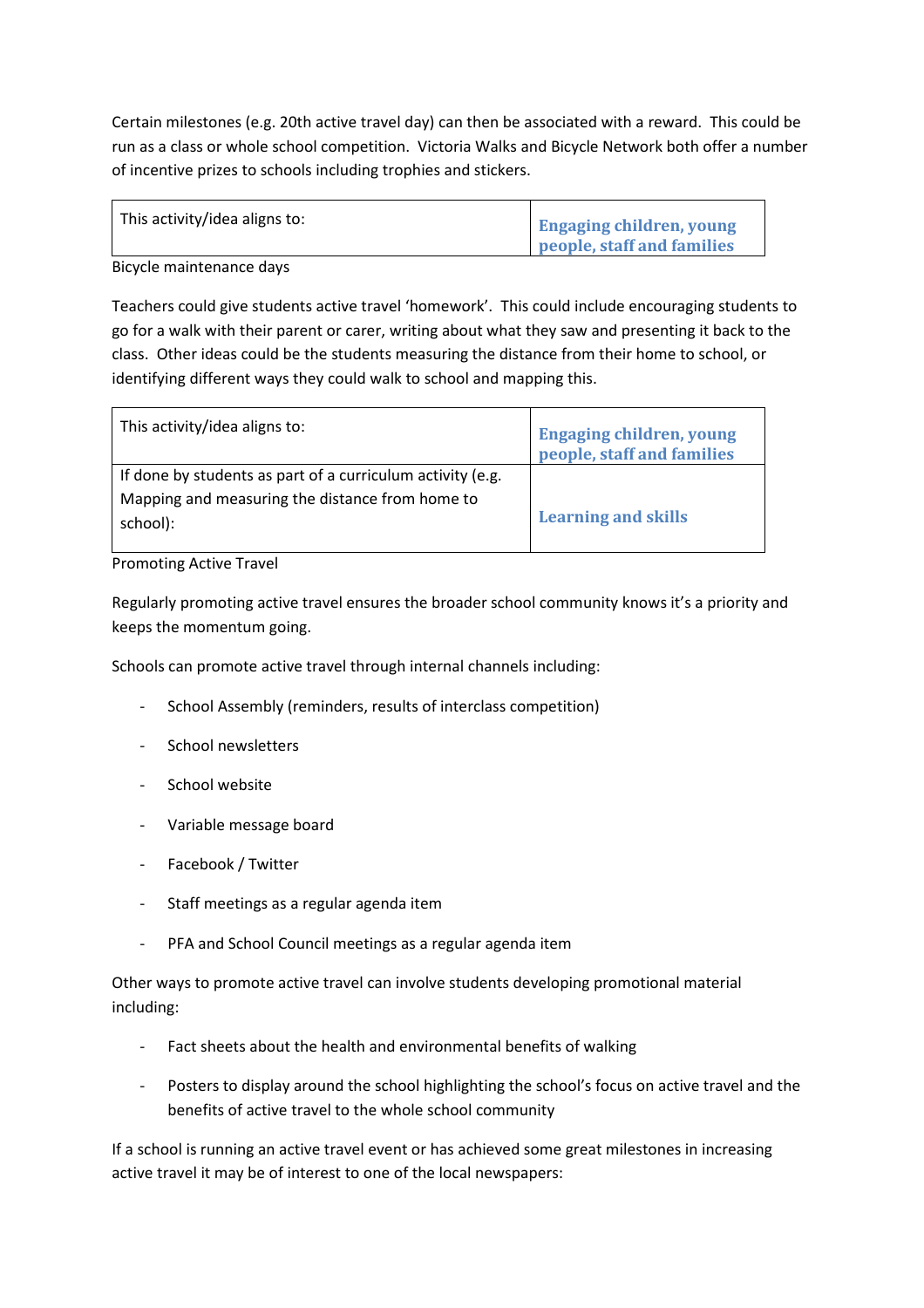- Whittlesea Leader: [whittlesea@leadernewspapers.com.au](mailto:whittlesea@leadernewspapers.com.au) (distributed weekly)
- Northern Star Weekly: [westeditorial@starweekly.com.au](mailto:westeditorial@starweekly.com.au) (distributed fortnightly)

| This activity/idea aligns to: | <b>Engaging children, young</b> |
|-------------------------------|---------------------------------|
|                               | people, staff and families      |

10. Active travel keeps dropping off the schools agenda

#### School travel policy

Formally incorporating a School Travel Plan, active travel vision and actions into your school's policies will ensure the ongoing commitment of the school community to increase active travel. Schools may like to develop a dedicated active travel policy, or incorporate it into an existing policy, such as a health and wellbeing policy.

| This activity/idea aligns to: | <b>Healthy policies</b> |
|-------------------------------|-------------------------|
|                               |                         |

Active travel working group

Establishing a working group that brings together the school community (principal, students, staff and parents) is an important first step for demonstrating a school's commitment to increasing active travel.

A working group will allow issues and ideas from different perspectives to be discussed and will ensure the workload is shared rather than having one person take on all of the work.

Working group members can receive guidance and support by attending the *Whittlesea School Active Travel Network*. Network meetings are held quarterly and schools can learn how to develop school travel plans. For more information contact the City Design and Transport department at the City of Whittlesea.

| This activity/idea aligns to: | <b>Engaging children, young</b><br>people, staff and families |
|-------------------------------|---------------------------------------------------------------|
|                               |                                                               |

Calendar of active travel events

Developing a calendar of active travel events is a great way to ensure the school celebrates days such as Ride2School Day, Walk to School Day and Walk to School month.

It is recommended that schools expand these days to include a morning of bicycle maintenance, bicycle donation days, award celebrations or linking an inquiry project to the event.

Ensure that the calendar is available to the school community and regularly promoted to ensure participation. Collecting data on these days is recommended so schools can track their progress, show commitment and celebrate successes throughout the year.

| This activity/idea aligns to: | <b>Engaging children, young</b> |
|-------------------------------|---------------------------------|
|                               | people, staff and families      |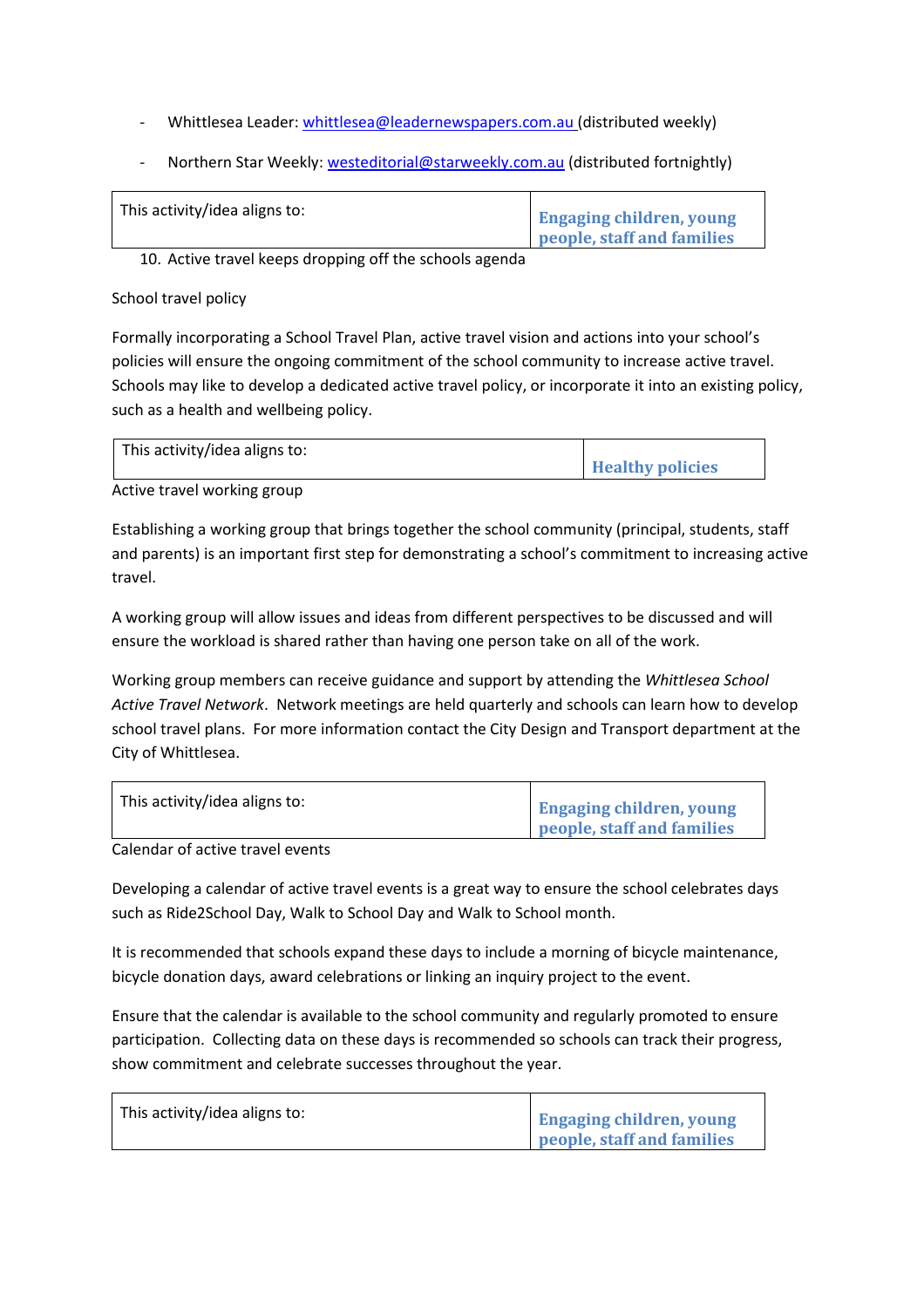11. It's too hard to monitor active travel rates

Active travel data collection – hands up (Bicycle Network)

Bicycle Network's HandsUp*!* is a key reporting tool available to all schools to help easily track active travel. It allows schools to track progress across the year, and is a great way to measure and reward your school's success.

*Hands Up!* requires little effort and time and consists of the classroom teacher/ lead student asking students how they get to school once a term or month - students put their hands up if they rode, walked, skated, scooted, caught public transport or were driven to school. The total number is then recorded or entered online. The reporting tables and charts can be used to communicate achievements to the school community.

Prizes are often awarded to schools that consistently enter and keep track of active travel numbers. Schools that also show exceptional dedication to improving their active travel rates are often eligible to receive funding or rewards to help further increase active travel.

Rewards could include:

- A School community breakfast
- Sports vouchers for the school or students
- Free bike parking facilities
- Free Bike Ed training for teachers.

For more information or to register for the free *HandsUp!* program visit [www.bicyclenetwork.com.au/general/programs/350/](http://www.bicyclenetwork.com.au/general/programs/350/)

| This activity/idea aligns to:                     | <b>Engaging children, young</b><br>people, staff and families |
|---------------------------------------------------|---------------------------------------------------------------|
| If delivered in partnership with Bicycle Network: |                                                               |
|                                                   | <b>Community partnerships</b>                                 |
|                                                   |                                                               |

12. Parents are not engaged or supporting their children to actively travel to school

Incentives for parent interest

Offering incentives such as free coffee twice a term or personal training sessions to parents can be worth trialling if your school is struggling to gain interest from parents on active travel. If possible, ask a parent who is already engaged with the school for some more ideas and suggestions.

Linking active travel to other parent supported activities or fundraising events could be a good start. Continued promotion and integration of activities in other school activities will help build a supported parent culture over time.

| This activity/idea aligns to: | <b>Engaging children, young</b> |
|-------------------------------|---------------------------------|
|                               | people, staff and families      |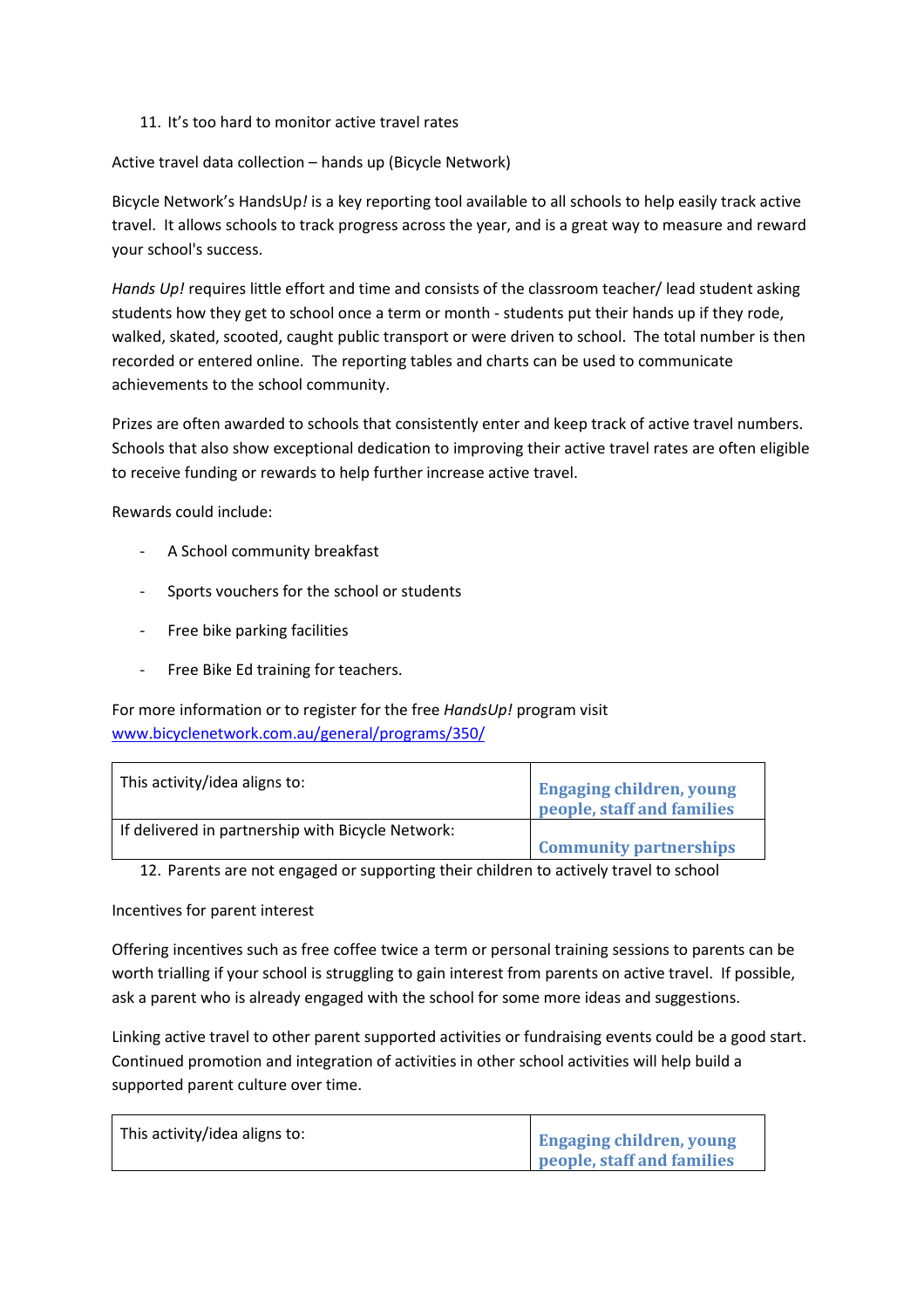13. Lack of funds to support active travel initiatives

Grants

A number of grants are available for schools to apply for during the year from a range of organisations including the following:

· **Ride2School Program Star Rewards and Barrier Busters**

Star Rewards is a recognition incentive for schools that make the commitment to enter monthly *HandsUp!* reports, while increasing their active travel rate. Rewards include school community breakfasts and sports vouchers. A Barrier Buster Initiative is a targeted intervention designed to break down the barriers to active travel in a specific school community. Some examples of what schools have been rewarded with include bike parking installations and bike education training for staff.

## · **TAC (Community Road Safety Grants and Local Government Grants for Small-Scale Infrastructure)**

The TAC offer grants for schools to apply for in partnership with Council, or other relevant organisations such as Bicycle Network or Victoria Walks.

The grants provide funding for initiatives to address road safety and the safety of pedestrians and cyclists. More information can be found online at [www.tac.vic.gov.au/about-the-tac/grants-and-partnerships/local-goverment-grants](http://www.tac.vic.gov.au/about-the-tac/grants-and-partnerships/local-goverment-grants).

| This activity/idea aligns to:                            | <b>Community partnerships</b> |
|----------------------------------------------------------|-------------------------------|
| Depending on what type of grant you apply for will       |                               |
| determine what domain the grant fits into (e.g. applying |                               |
| for an Infrastructure grant from the TAC would fit under | <b>Healthy physical</b>       |
| the Healthy Physical Environment domain):                | environment                   |
|                                                          |                               |

Fundraising

Funding initiatives such as building new bike/scooter parking can be expensive. Running fundraising events can be a great way of involving the whole school community in order to cover the cost of these types of initiatives.

It may also uncover skills and resources within your school community that can contribute to assisting with initiatives (e.g. A local builder who can provide materials and time at cost price to build bike/scooter parking).

| This activity/idea aligns to: | <b>Engaging children, young</b><br>people, staff and families |
|-------------------------------|---------------------------------------------------------------|
|                               |                                                               |

Sponsorship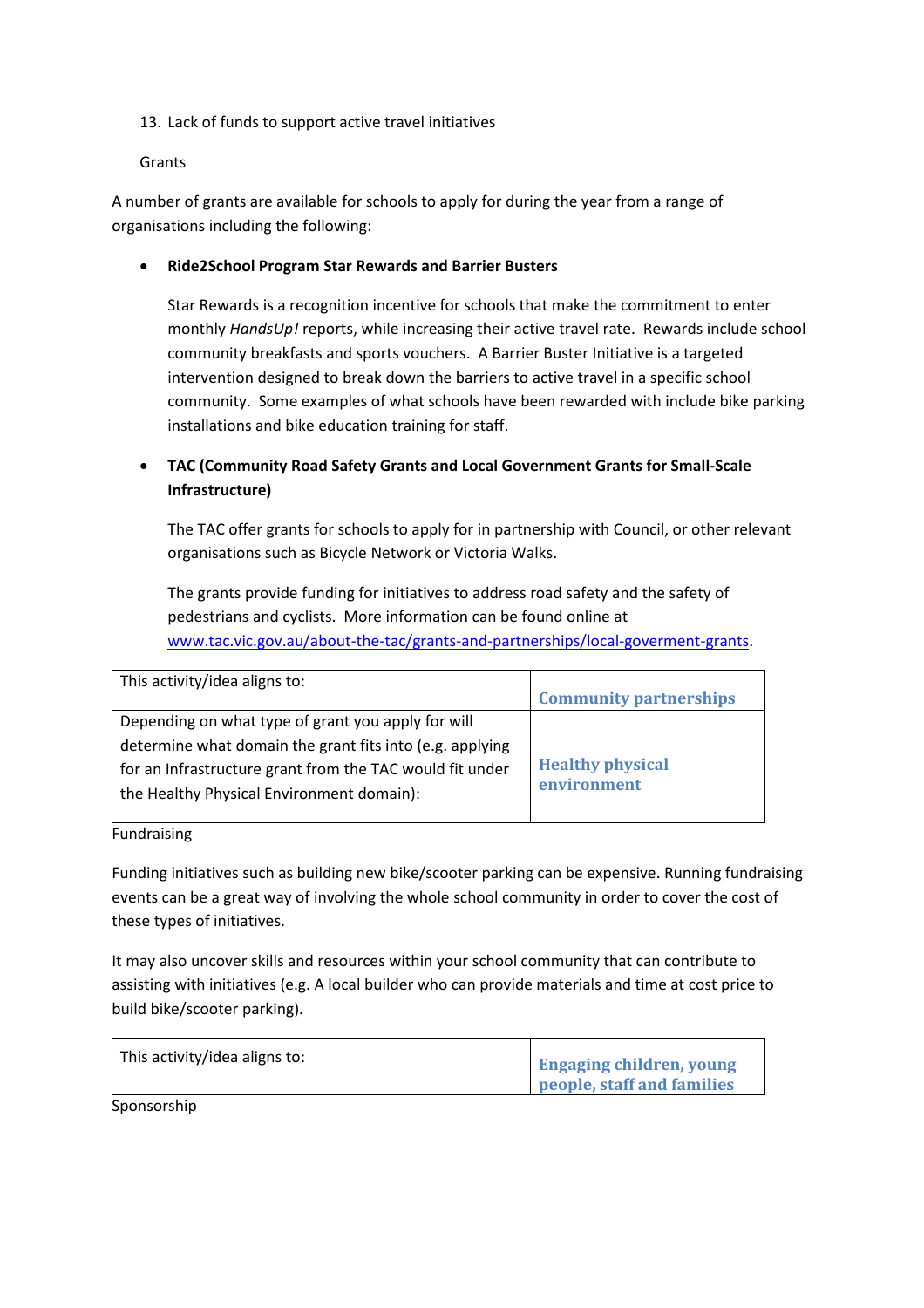Schools are encouraged to seek sponsorship from businesses or community groups within the local community who may be looking to sponsor or work in partnership with schools to support active travel.

| This activity/idea aligns to: |                               |
|-------------------------------|-------------------------------|
|                               | <b>Community partnerships</b> |

## **Overview of Healthy Together Achievement Program Benchmark Areas and where Active Travel activities align:**

### **Learning and skills**

- · Street Scene (RACV) Road Safety Sessions
- · Kids on the Move (VicRoads)
- · Incorporate active travel into lesson plans and the school curriculum (Smart Steps)
- · Class exercise conduct student cycling and or walking audits
- · Train teachers to deliver Bike Education (VicRoads/CyclingSafe) and engage local Bike Ed assistants
- · Active travel 'homework'

### **Community partnerships**

- · Active Travel Data Collection Hands Up! (Bicycle Network)
- Apply for grants
- · Seek Sponsorship
- · Bicycle maintenance days
- · Incorporate active travel into lesson plans and the school curriculum (Smart Steps)

### **Healthy physical environment**

- · Active Path Markers (Bicycle Network)
- · Consider the need for additional supervised crossings or infrastructure improvements
- · Review parking restrictions and drop-off points around the school
- · Request a new a school crossing
- · Plan, design and build bike/scooter parking

### **Engaging children, young people, staff and families**

· Drop off points close to school – known as Part Way is Ok / Park and Stride